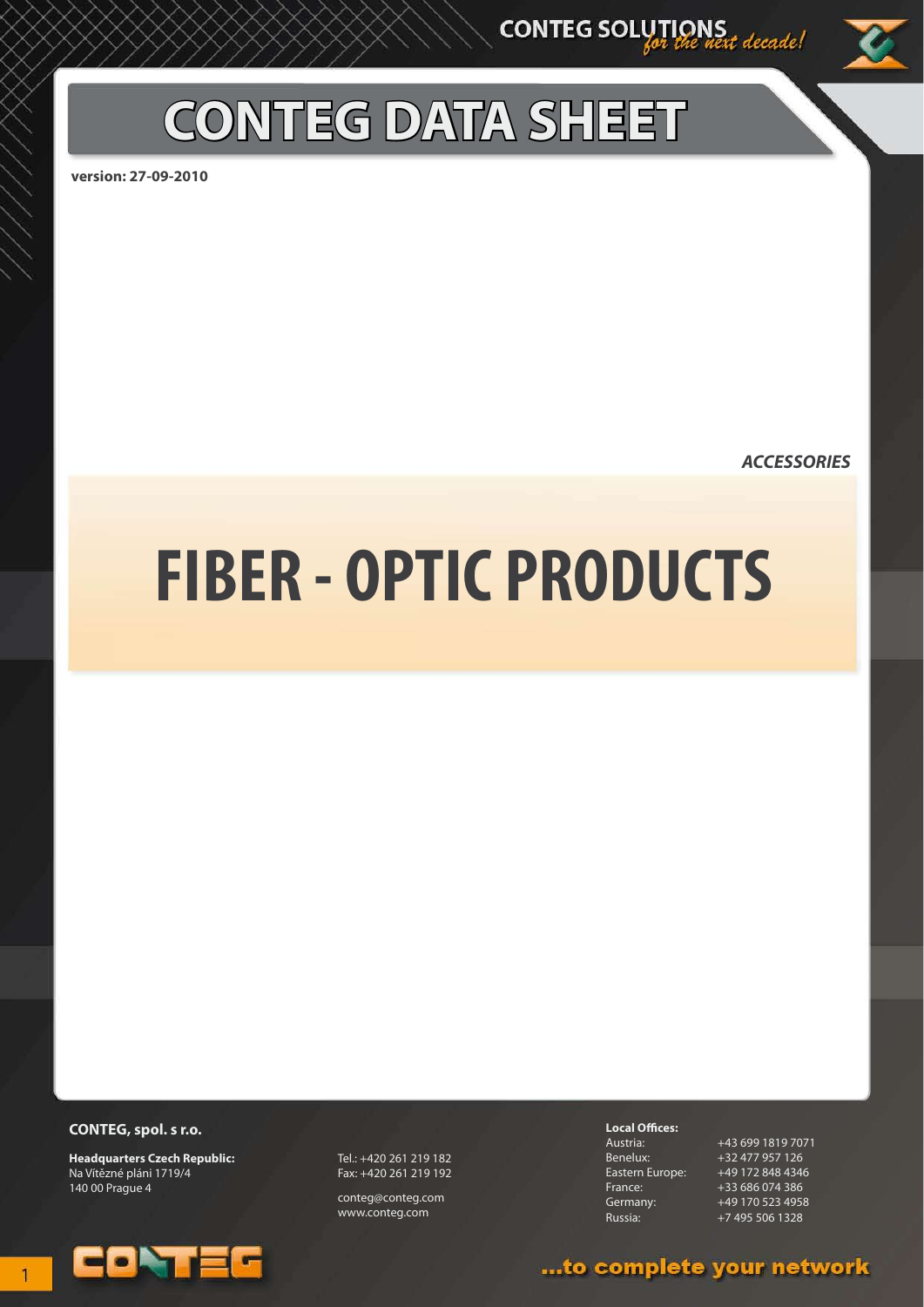CONTEG SOLUTIONS<br>entitled west decade!

**a** fiber - optic products

#### **19" TELESCOPIC FIBER-OPTIC SPLICE BOXES**

#### *Used for termination of optical cables in racks.*

#### **DESCRIPTION:**

- Type: telescopic
- Height 1U
- Modular front panels not included see table on next page
- Up to 24 positions for FO couplings
- • Cable entry openings in rear part
- Holes not in use can be covered with blank modules • Installation in rack with two sliding holders
- Installation kit for splice cassettes and
- inner organizer included (only ORVM-01)
- • Wide range of accessories (optionally)
- • Color powder coated RAL (standard RAL 9005)



| Code        | W    | D in mm | н   | <b>Description</b> |
|-------------|------|---------|-----|--------------------|
| ORVM-01     | 1 Q" | 320     | 1 U | Telescopic         |
| ORVE-01-250 | 19"  | 250     | 1U  | Telescopic         |
|             |      |         |     |                    |

#### **19" FIXED FIBER-OPTIC SPLICE BOX**

#### **DESCRIPTION:**

- Type: fixed
- Height 1U
- Modular front panels not included - see table on page 110
- Up to 24 positions for FO couplings
- • Cable entry openings in rear part
- Holes not in use can be covered with blank modules
- Installation in rack with two sliding holders • Installation kit for splice cassettes and inner
- organizer included • Wide range of accessories (optionally)
- • Color powder coated RAL (standard RAL 9005)



| Code             | <b>Description</b>                 |
|------------------|------------------------------------|
| ORO-K2000        | Splice cassette                    |
| ORO-PG11         | PG11 coupling                      |
| ORO-PG16         | PG16 coupling                      |
| <b>ORO-7PG11</b> | Cover of opening for PG11 coupling |
| ORO-7PG16        | Cover of opening for PG16 coupling |
| $ORO-01$         | Front organizer for ORPM           |
| ORO-02           | Front organizer for ORVM           |
| <b>ORO-03</b>    | Rear organizer                     |
|                  |                                    |

| <b>TYPES OF MODULAR FRONT PANELS</b> |                                         |                   |     |      |
|--------------------------------------|-----------------------------------------|-------------------|-----|------|
| Code                                 | <b>NUMBER OF HOLES FOR FO COUPLINGS</b> |                   |     |      |
|                                      | 8                                       | $12 \overline{ }$ | 16  | 24   |
| OR-xxST                              | yes                                     | yes               | yes | yes  |
| OR-xxSC                              | yes                                     | yes               | yes | yes  |
| OR-xxDSC                             | yes                                     | yes               | yes | yes* |
| OR-xxFC                              | yes                                     | yes               | yes | yes  |
| OR-xxFCD                             | yes                                     | yes               | yes | yes  |

*\* without numbering and holes for screws*







## ...to complete your network

www.conteg.com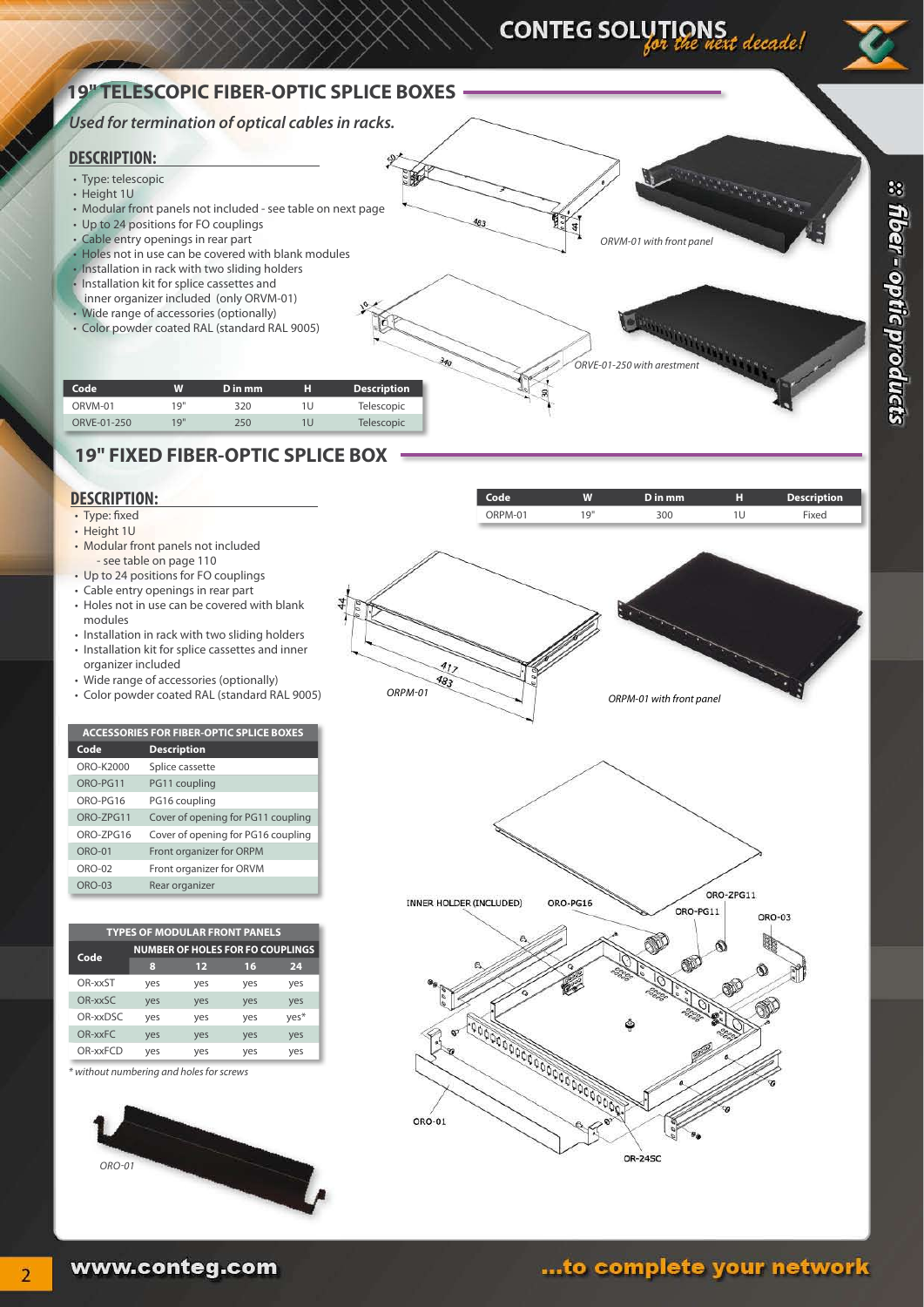## CONTEG SOLUTIONS<br>entitled west decade!





#### **WALL-MOUNTING FIBER-OPTIC SPLICE BOXES**

#### *Wall-mounting fiber-optic splice boxes are used for termination of optical cables.*

#### **DESCRIPTION:**

- • Types:
- a) double size 350x300mm; equipped with double-leaf door and lock b) single - size 300x180mm or 220x180mm
- Modular panels with holes for couplings see table on page 110
- In double FO splice-box up to 24 positions for ST or SC or FC or 12 DSC or FCD adapters
- In single FO splice-box up to 8 positions for ST
- or SC or FC or 4 DSC or FCD adapters • Holes not in use can be covered with blank modules
- • Cable entry through PG couplings
- (PG 9 for ORN-01 and PG 11 for ORN-02)
- Installation kit for splice cassette (ORO-K2000) included
- • Color powder coated RAL (standard RAL 7035)

| Code         | <b>Type</b> | Sizes W x H in mm |
|--------------|-------------|-------------------|
| ORN-01-30/18 | Single      | $300 \times 180$  |
| ORN-01-22/18 | Single      | 220 x 180         |
| ORN-02-35/30 | Double      | 350 x 300         |





 $\overline{3}$